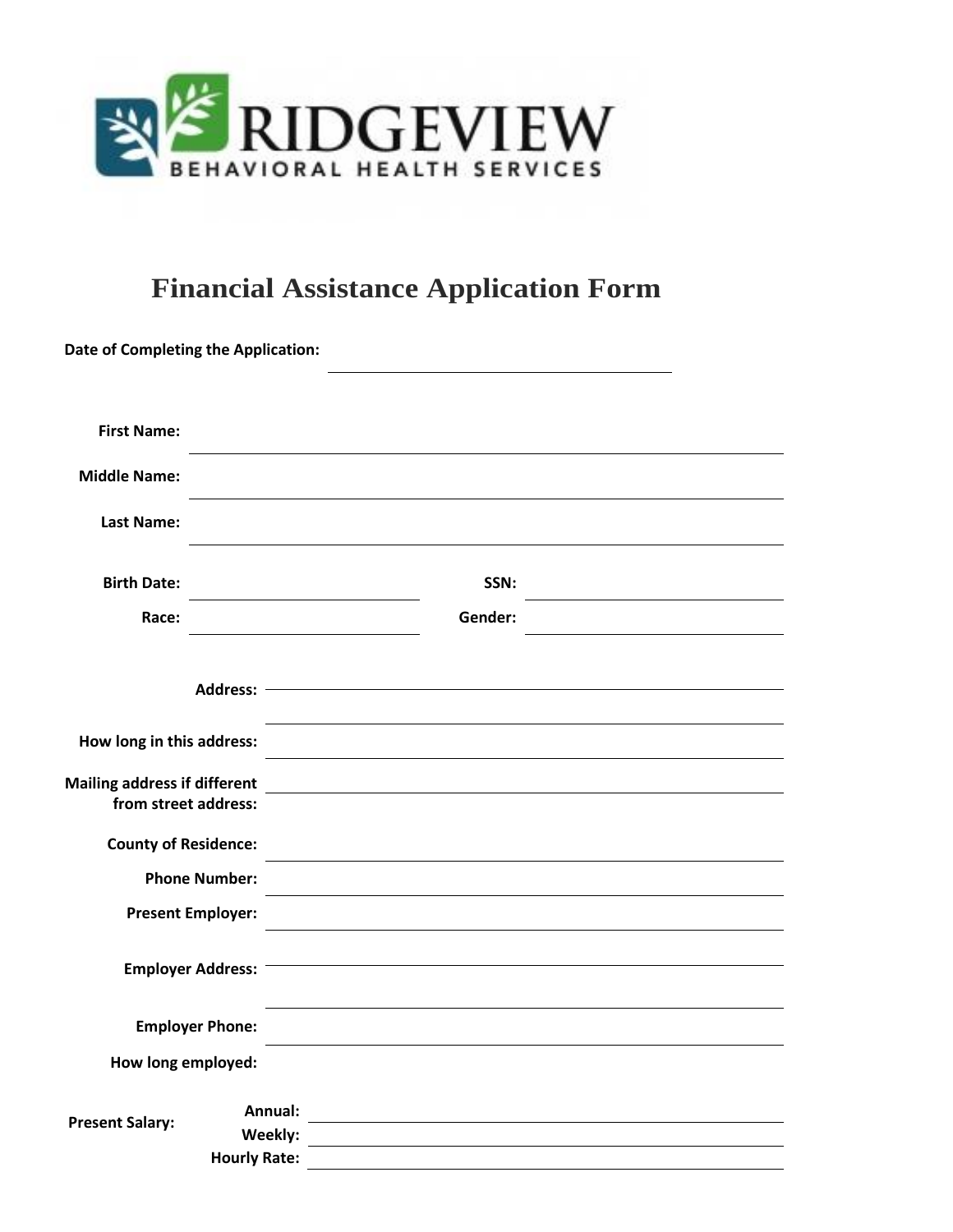| <b>Number of Dependents:</b>                |                                                                                    |  |  |  |
|---------------------------------------------|------------------------------------------------------------------------------------|--|--|--|
| <b>Ages of Dependents:</b>                  |                                                                                    |  |  |  |
| <b>Spouse's Name:</b>                       |                                                                                    |  |  |  |
| Spouse's SS#:                               |                                                                                    |  |  |  |
| <b>Spouse's Current Employer:</b>           |                                                                                    |  |  |  |
| Spouse's<br><b>Present Salary:</b>          | Annual:<br>Weekly:<br><b>Hourly Rate:</b>                                          |  |  |  |
| <b>Other Income:</b>                        |                                                                                    |  |  |  |
| <b>Current Health</b><br>Insurance:         | $\square$ TennCare<br>$\square$ Medicare<br>$\Box$ Other<br>$\square$ No Insurance |  |  |  |
| <b>Applicant Signature:</b>                 |                                                                                    |  |  |  |
|                                             |                                                                                    |  |  |  |
| To be completed if applicant is homeless    |                                                                                    |  |  |  |
| <b>Homeless Declaration Statement</b>       |                                                                                    |  |  |  |
|                                             | (Applicant Name), is homeless and/or living in a                                   |  |  |  |
| Shelter/Mission.                            |                                                                                    |  |  |  |
| Please indicate name<br>of Shelter/Mission: |                                                                                    |  |  |  |